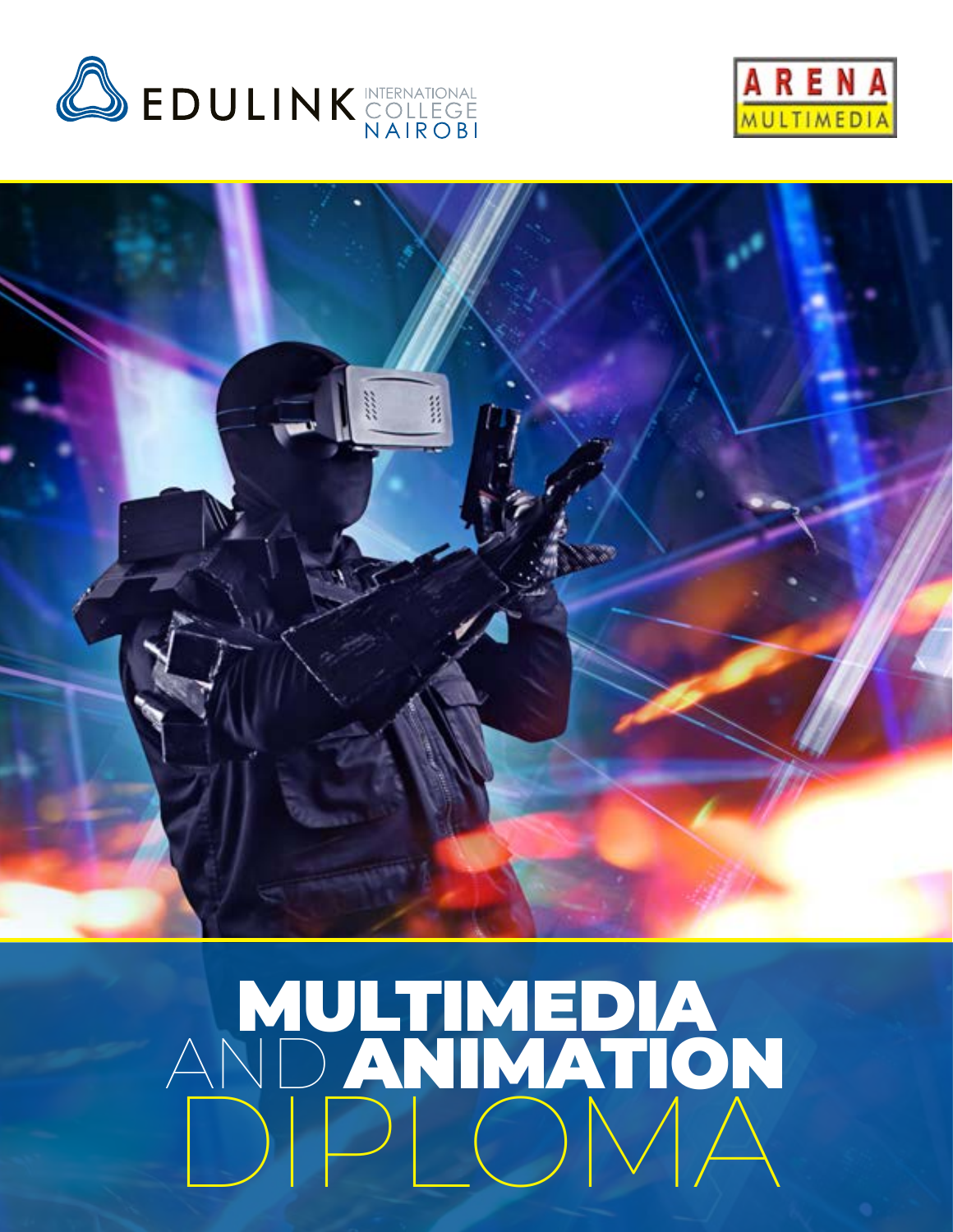### ABOUT US

The Arena Multimedia Specialist Programme is designed to train and skill students with the latest industry relevant courses and technical educational tools. Arena's intensive course curriculum and experiential training is designed to give every student the competitive edge in the world of animation.

# **Arena Multimedia** Specialist Programme AMSP

The aim of this programme is to produce fully fledged animation and multimedia professionals who are completely at ease with their skills and can confidently create a rewarding career for themselves.

Throughout the course, students are building their own complete portfolio with project based work while developing theoretical and practical experience. At the end of the programme the student will graduate as a well trained Professional Animator, Compositor, 3D Modeler, Rigging Artist etc.

# WHY STUDY AT EDULINK?

Edulink International College Nairobi was established in 2014 and delivers a range of multimedia courses under the ARENA brand.

Arena Animation is Asia's Leader in Animation & Multimedia Education and has trained more than 350,000 students in 20 countries around the world. With expertise that spans 15 countries and training that is globally respected, Arena gives you an unparalleled edge in the dynamic animation industry.

Arena offers job orientated career programmes in Animation, VFX, Gaming, Web Designing, Graphic Designing & Multimedia that sharpen your creative skills and provides training that help you match pace with today's industry requirements.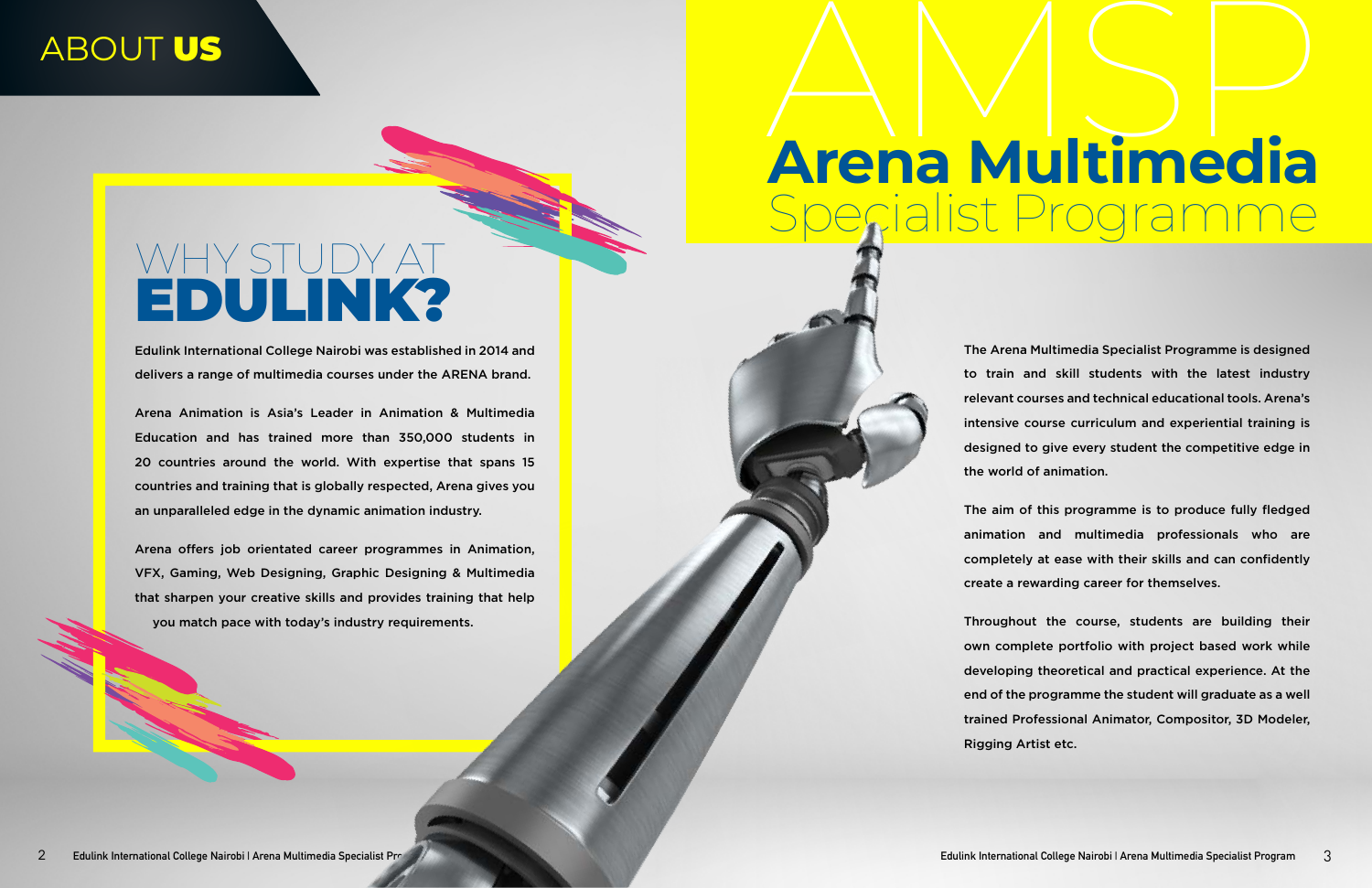

#### COURSE STRUCTURE





We have adopted a new course structure which comprises of theory, lab and practice hours. However, the course duration will comprise of theory and lab sessions only. Practice hours are recommended hours for the students to practice on

#### **COURSE** HIGHLIGHTS

**AMSP** 

their own. Students can utilise practice hours for completing assignments, performing additional exercises in the lab, or testing their practical skills. They may either perform these in the lab, for which they will book slots over and above the course duration, or they may do these tasks at home on their own computers.

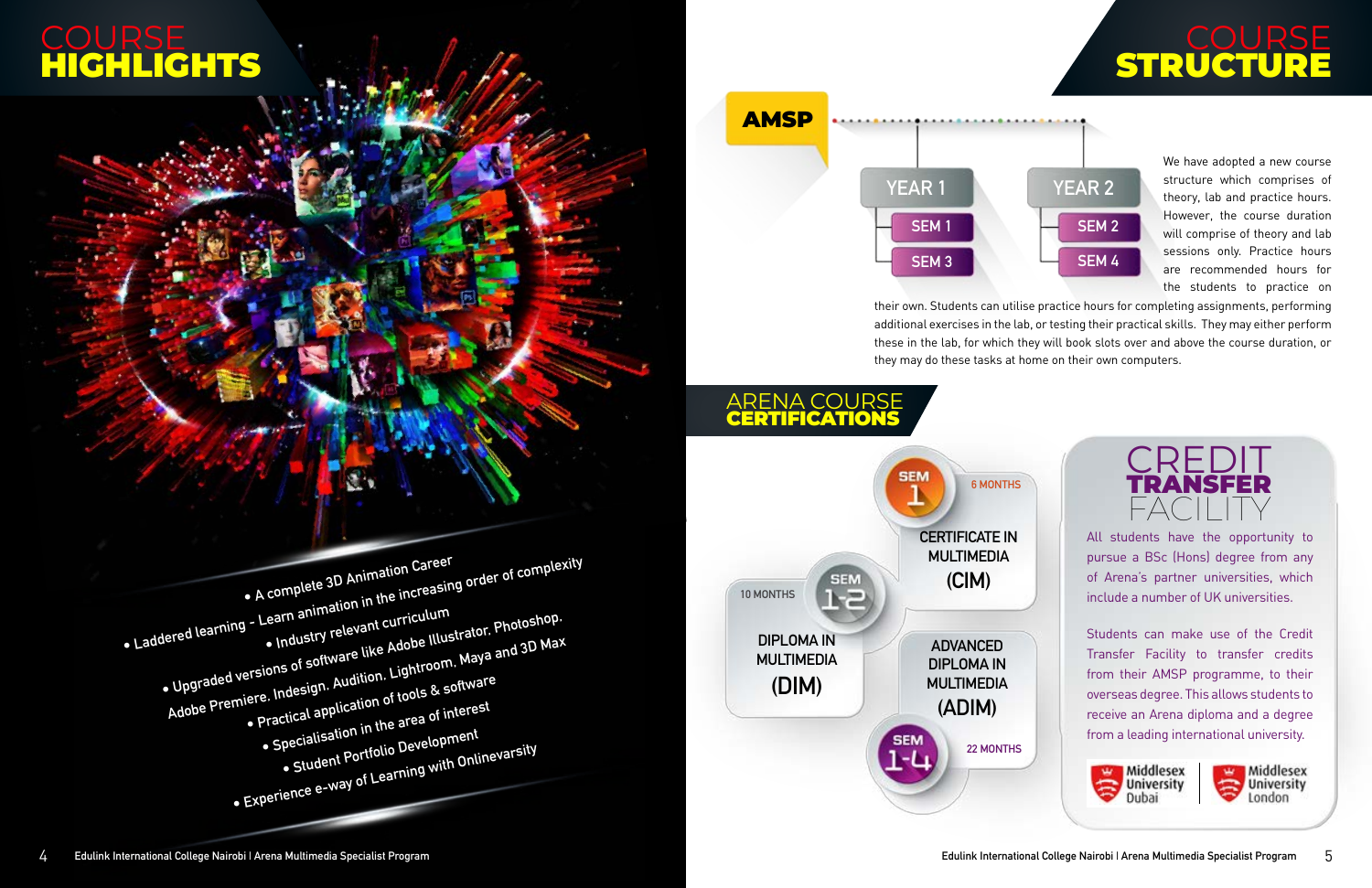**SEMESTER** በን





**MODI** 

3D Concepts - Modeling Digital Modeling with 3

Lighting and Texturing

3D Animation and FX w

Rendering with 3Ds Max



#### **MODULE**

Digital Preproduction Digital Modeling with M Texturing 3D Models with Lighting and Rendering Rigging 3D Models with 3D Character Animation Portfolio development v TOTAL

|                     | <b>THEORY</b><br><b>HOURS</b> | <b>LAB</b> | <b>TOTAL</b> |
|---------------------|-------------------------------|------------|--------------|
|                     | 08                            | 10         | 18           |
| laya                | 12                            | 10         | 22           |
| th Maya             | 08                            | 06         | 14           |
| 3D Models with Maya | 12                            | 10         | 22           |
| Maya                | 08                            | 18         | 26           |
| ľ                   | 08                            | 16         | 24           |
| vith Demo Reel      | 02                            | 00         | 02           |
|                     | 58                            | 70         | 128          |

**JOB PROFILES:** Compositor | Renderer | 3D Animator | 3D Modeler Texturing Artist | Lighting Artist

| JLE                 | <b>THEORY</b><br><b>HOURS</b> | <b>LAB</b> | <b>TOTAL</b> |
|---------------------|-------------------------------|------------|--------------|
| g to Animation      | 08                            | 00         | 08           |
| Ds Max              | 24                            | 24         | 48           |
| Models with 3Ds Max | 12                            | 22         | 34           |
| ith 3Ds Max         | 12                            | 22         | 34           |
| x V-Ray             | 08                            | 12         | 20           |
|                     | 12                            | 14         | 26           |
|                     | 02                            | 00         | 02           |
| <b>TOTAL</b>        | 78                            | 94         | 172          |

#### **COURSE** CONTENT

Digital Compositing

3D Animation Portfolio

**JOB PROFILES:** Audio and Video Editor | Compositor

| <b>MODULE</b>                        | <b>THEORY</b><br><b>HOURS</b> | <b>LAB</b> | <b>TOTAL</b> |
|--------------------------------------|-------------------------------|------------|--------------|
| Storyboarding                        | 10                            | 20         | 30           |
| Working with Audio                   | 06                            | 06         | 12           |
| Video Editing                        | 18                            | 14         | 32           |
| <b>Concept of Digital Filmmaking</b> | 16                            | 14         | 30           |
| <b>Digital Compositing</b>           | 12                            | 14         | 26           |
| Portfolio                            | 02                            | $00 \,$    | 02           |
| <b>TOTAL</b>                         | 64                            | 68         | 132          |

**JOB PROFILES:** Graphic Designer | Layout Designer | Illustrator | Visualizer

| <b>MODULE</b>                                               | THEORY<br><b>HOURS</b> | <b>LAB</b> | <b>TOTAL</b> |
|-------------------------------------------------------------|------------------------|------------|--------------|
| Concept of Graphics and Illustrations                       | 16                     | 10         | 26           |
| <b>Typography Design</b>                                    | 08                     | 10         | 18           |
| Digital Illustrations                                       | 10                     | 10         | 20           |
| <b>Digital Painting</b>                                     | 14                     | 20         | 34           |
| Photography Concepts and Post<br>Processing using Lightroom | 10                     | 14         | 24           |
| Design for Print and Advertising                            | 06                     | 06         | 12           |
| Page Design                                                 | 20                     | 16         | 36           |
| <b>Print Portfolio</b>                                      | 0 <sup>2</sup>         | 00         | 02           |
| <b>IOIAL</b>                                                | 86                     | 86         | 172          |